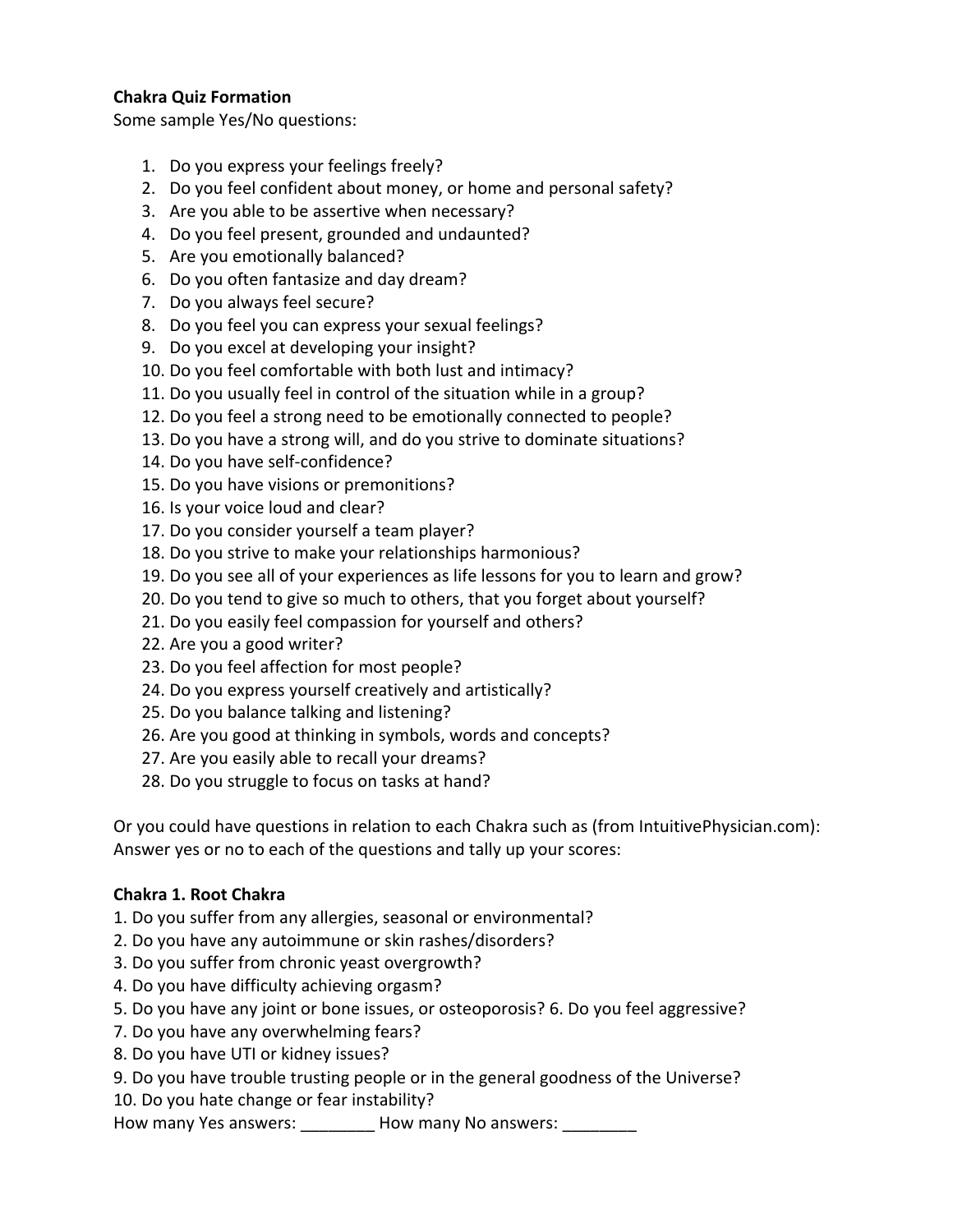### **Chakra 2. Sacral Chakra**

1. Do you have infertility issues?

2. Do you have painful cramps, PMS, or excessive moodiness during

your menstrual cycle?

3. Do you have low back pain?

4. Do you have sciatic pain?

5. Do you have issues with money... fear there will not be enough or

trouble feeling worthy of the money you deserve? 6. Do you have a propensity to overindulge?

7. Do you suffer from fatigue or adrenal burnout?

- 8. Do you have bouts of low self esteem?
- 9. Do you suffer from guilt that is hard to release? 10. Do you find it hard to

get in a creative mindset?

Number of Yes answers: \_\_\_\_\_\_\_\_\_\_ Number of No answers: \_\_\_\_\_

## **Chakra 3, Solar Plexus Chakra**

1. Do you have digestive issues, constipation, gas, or IBS? 2. Do you have weight issues?

- 3. Do you suffer from any addictions?
- 4. Do you have diabetes?
- 5. Do you have ulcers?
- 6. Do you have gallbladder pain or stones?
- 7. Do you have muscle tension, pain, or fibromyalgia?
- 8. Do you have trouble sensing immediate intuitions or accepting your gut knowing?
- 9. Do you feel like you jump to warrior mode if you are threatened?
- 10. Do you feel like you are in servant mode and under-appreciated?

Number of Yes answers: \_\_\_\_\_\_\_\_\_\_ Number of No answers:

#### **Chakra 4. Heart Chakra**

- 1. Do you have heart or circulation issues?
- 2. Do you tend to get lung issues, such as bronchitis or pneumonia?
- 3. Do you have any breast pain, tenderness, or other issues?
- 4. Do you have trouble nurturing yourself?
- 5. Do you put up shields or walls in your relationships?

6. Do you have difficulty with your attachments, either getting over-attached to loved ones, items and pets, or never allow yourself to get attached at all?

- 7. Do you have trouble receiving intuitive information in relationships?
- 8. Have you been a victim of abuse from loved ones?
- 9. Do you tend to play an actor or actress role to fit in to a relationship?

10. Do you crave attention in order to feel whole?

Number of Yes answers: \_\_\_\_\_\_\_\_\_\_ Number of No answers: \_\_\_\_\_\_\_\_\_

# **Chakra 5. Throat Chakra**

- 1. Do you have thyroid issues?
- 2. Do you have neck or throat pain, laryngitis, or sore throats often?